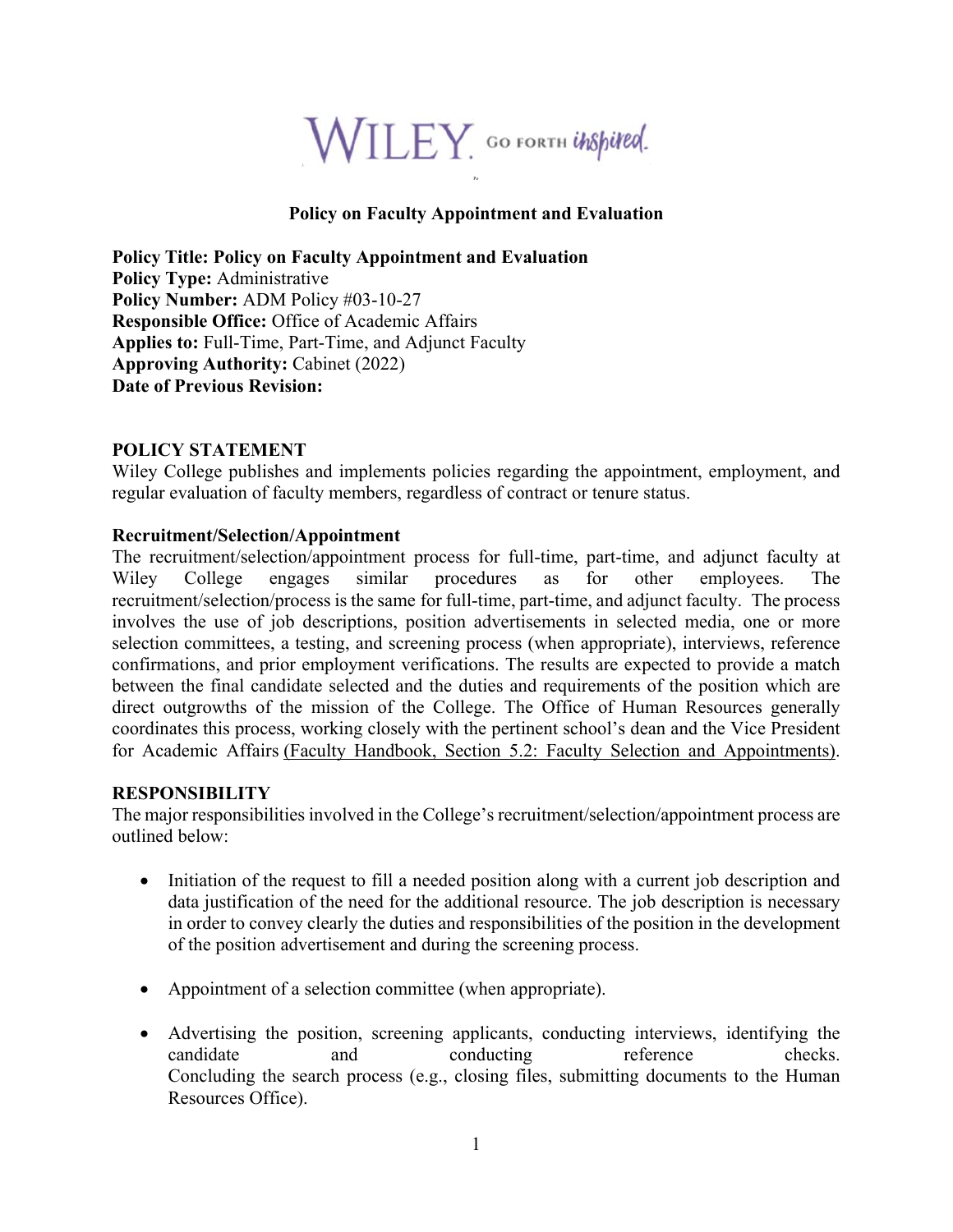A request letter for the appointment of the finalist candidate, addressed to the President, is generated by the Vice President for Academic Affairs in concert with the respective school's dean. Upon completion of a properly filled Personnel Action Form, the Human Resources Office completes the process and generates the appointment letter. A part of the interview process is an evaluation of the oral, written, technical communication, and computer technology skills of the applicant. While the letter of application serves as a sample of writing skills, the applicant is asked to submit and/or create on-site and in real time other written samples of composition and thinking. Evidence of the candidate's educational technology proficiency is required.

The applicant is asked to demonstrate a lesson or make a brief presentation to a select group of students, faculty and/or staff. In addition to oral communication and other pedagogical skills, the search committee uses checklists provided by the Human Resources Office and/or the Vice President for Academic Affairs to estimate the best fit between candidates and the advertised position. The College reserves the right to obtain legal background checks and include results as part of selection considerations.

### **Issuance and Receipt of Contract**

All faculty employment offers for an academic year should be signed and returned to the Office of Human Resources by the date specified therein. If the employment offer is not accepted by the specified date or another special arrangement is not made in writing with the President, the offer will expire, and the position is declared open. Failure to respond to this offer is treated by the College as a resignation. All term appointments are issued on an individual basis as the necessity arises.

Because the tenure process has been suspended by action of the Board of Trustees since 1994, faculty members are employed on yearly renewable nine-month contracts. A few, because of special conditions of their programs, may have ten (10), eleven (11), or twelve-month (12) contracts (Faculty Handbook, Section 4.1.3). The Board of Trustees grants the option to issue two and three-year contracts (Faculty Handbook, Section 4.1.3.1).

### **Reappointment to the Faculty**

The following statements relate to the reappointment of the faculty:

- The Vice President for Academic Affairs, in consultation with the school's dean, recommends the faculty member for reappointment. The recommendation is generally made to the President by the Vice President for Academic Affairs on or before April 1 of the appointment year.
- Faculty members who are recommended for reappointment generally receive formal notification from the President around April 15. Faculty members who are not recommended for reappointment receive formal notification by April 1. 3. Reappointment agreements are ratified before the expiration of the contract currently in force provided all conditions for ratification have been met. The agreement so ratified will state conditions of reappointment and/or changes in status or salary. The agreement will be limited to those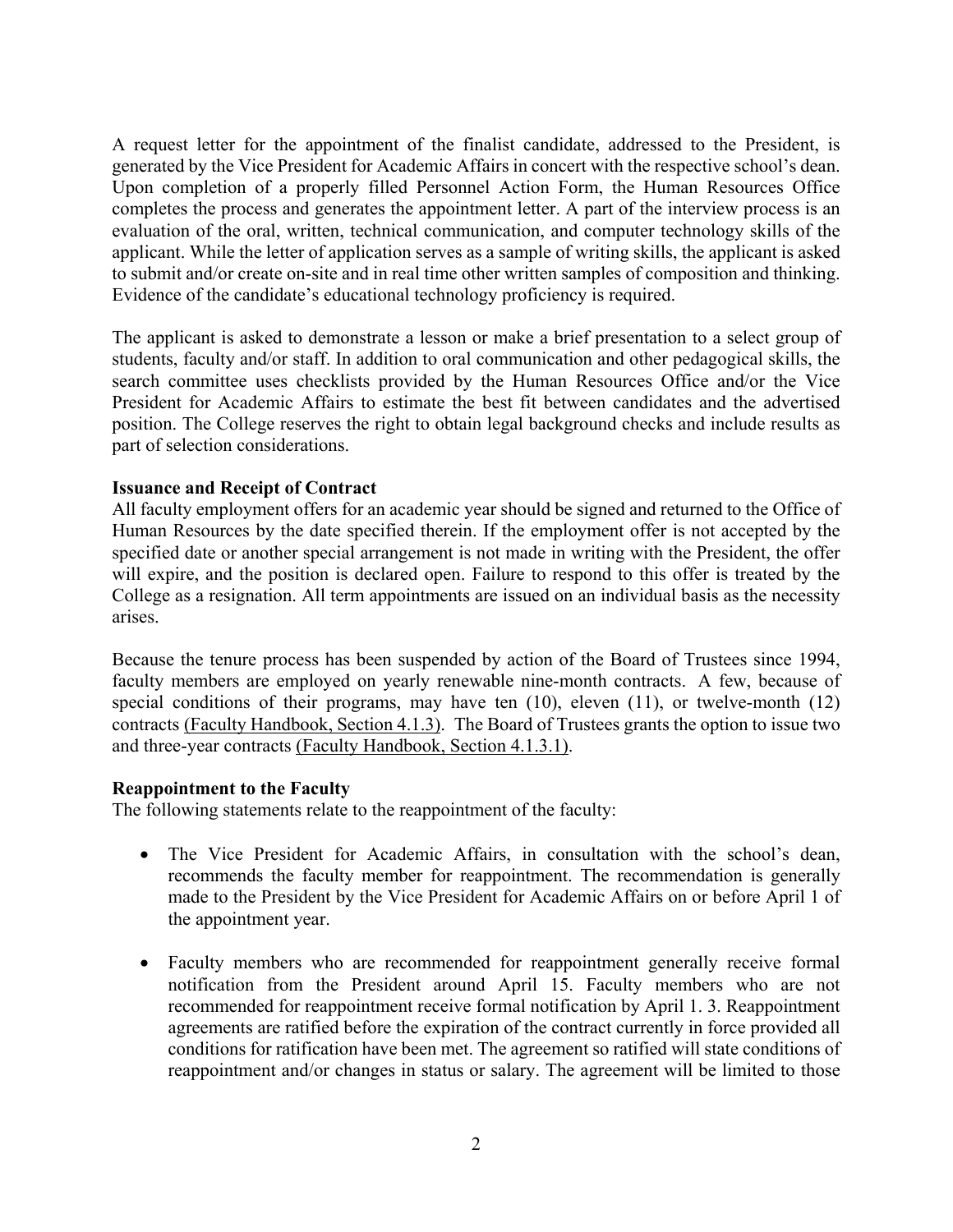terms, clearly stated within the contract and such other terms as are incorporated by reference.

### **Employment of New Personnel**

The Vice President for Academic Affairs prepares a request for the proposed position. If the position request is approved, the recruitment and selection process outlined above takes place. When selection is completed, a Personnel Action Form for new faculty personnel is prepared with a recommendation for review and final approval by the President. It is the policy of the College that no candidate for employment may begin employment until the President has signed an agreement outlining the terms of employment and such agreement has been signed by the selected candidate. The College will be under no obligation to pay a faculty candidate who reports to work prior to being officially employed by the College.

Orientation materials for new faculty should include current copies of the following materials distributed by the Office of Human Resources or the appropriate school's dean:

- 1. College Catalog
- 2. Employee Handbook
- 3. Faculty Handbook
- 4. College Strategic Plan
- 5. Copy of the benefits package.

As part of the orientation process, the school's dean will arrange for the new faculty to take guided campus tours, to be assigned office space and office keys, to obtain an identification card and information systems password(s), to have the name added to faculty directories and web lists, and to attend orientation seminars and/or receive equivalent training by supervisor. New faculty are oriented to the Wiley culture and procedures generally by the Chairperson in their assigned department, the dean of the academic area, or another designated member in the academic school. Early relationships are encouraged with the respective school's dean. Generally, a series of regularly scheduled faculty enhancement seminars are offered for new faculty.

### **Faculty Evaluation: Full-Time**

Every faculty member is evaluated annually for effectiveness in accordance with the published criteria in the Faculty Handbook, regardless of contractual status (Faculty Handbook, Section 5.4.1)**.** The performance assessment process assists in defining and fostering a professional culture. The process recognizes that professors are on a continuum from novice to expert performance, especially at a time when pedagogical parameters of teaching and learning have shifted from teacher-centered to student-centered. Wiley College employs a faculty committed to student success as evidenced by its quest for excellence in teaching, advising, scholarship and services.

The performance assessment process is continuous and documented on an annual academic cycle. The assessment instrument is introduced and discussed with the faculty member by his/her supervisor at the start of the fall semester concludes with annual assessment at the close of the spring semester to sum faculty performance for the academic year. This performance assessment is designed to: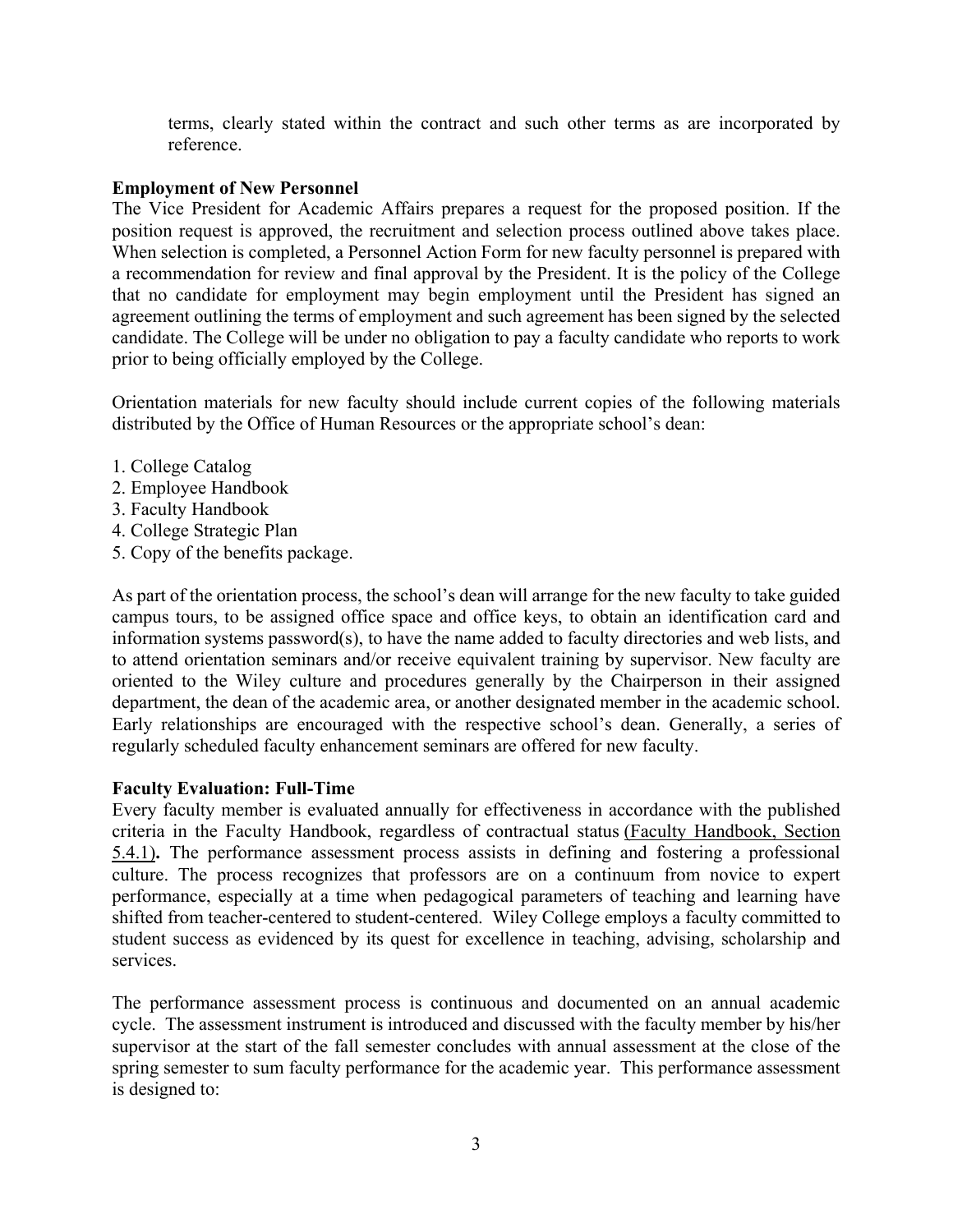- Recognize and highlight the important contribution of each faculty member to the success of the College.
- Promote balance among the various activities and roles expected from each faculty member.
- Provide a forum and a schedule for discussions between a faculty member and her/his designated supervisor concerning the teacher's strengths and to identify areas where improvement is needed.
- Include an element of peer evaluation.
- Provide support to each faculty member for improvement of performance, ongoing development and ultimately, achievement of excellence in teaching/learning.

The complete assessment package (Faculty Handbook, Appendix VI) consists of three parts:

- 1. Introduction
- 2. Sample Assessment Instrument
- 3. Sample Performance Summary

Two copies of the Assessment Instrument are distributed by the dean: The first is for the teacher's self-evaluation and the second for an independent assessment by the supervisor at the start of the academic year (Sample Assessment Instrument). Each assessor completes the assessment instrument individually scoring the characteristics and performance according to numerical rating rubrics for (a) teaching (65%), (b) advisement, recruitment & retention (15%), (c) professional development, grants and writing (10%), and (d) other activities  $\&$  services (10%). The teaching rubric has four subcomponents: (i) Observable teaching strategies  $-15\%$ , (ii) Delivery  $-20\%$ , (iii) Effectiveness  $-15%$ , and (iv) Logistics  $-15%$ . The completed instruments are returned directly to the dean.

The dean transfers the results and observations from the two assessment instruments to the Performance Summary. The assessments are shown in parallel and the observations and recommendations are transcribed and the scores are finalized to produce a rating ranging from Outstanding, Commendable, to Satisfactory, or Needs Improvement. The dean may add additional comments including those obtained from student evaluations of the teachers (regardless of classification or rank) collected from each class.

The Performance Summary is given by the dean to the supervisor to be used at a formal discussion and planning session with the teacher. It is here that new plans for professional development and improvement are developed and documented for implementation in the following semester and possibly thereafter. At the end of this conference, the rated teacher and the supervisor sign the Performance Summary and may add further information or comments. It is returned to the dean for approval and for further individual review, comments and signature. The completed record is filed in the Office of Human Resources and a copy is provided to the teacher. This process represents the regular "*institution evaluation"* of the effectiveness of each faculty member. This process is depicted in the diagram below.